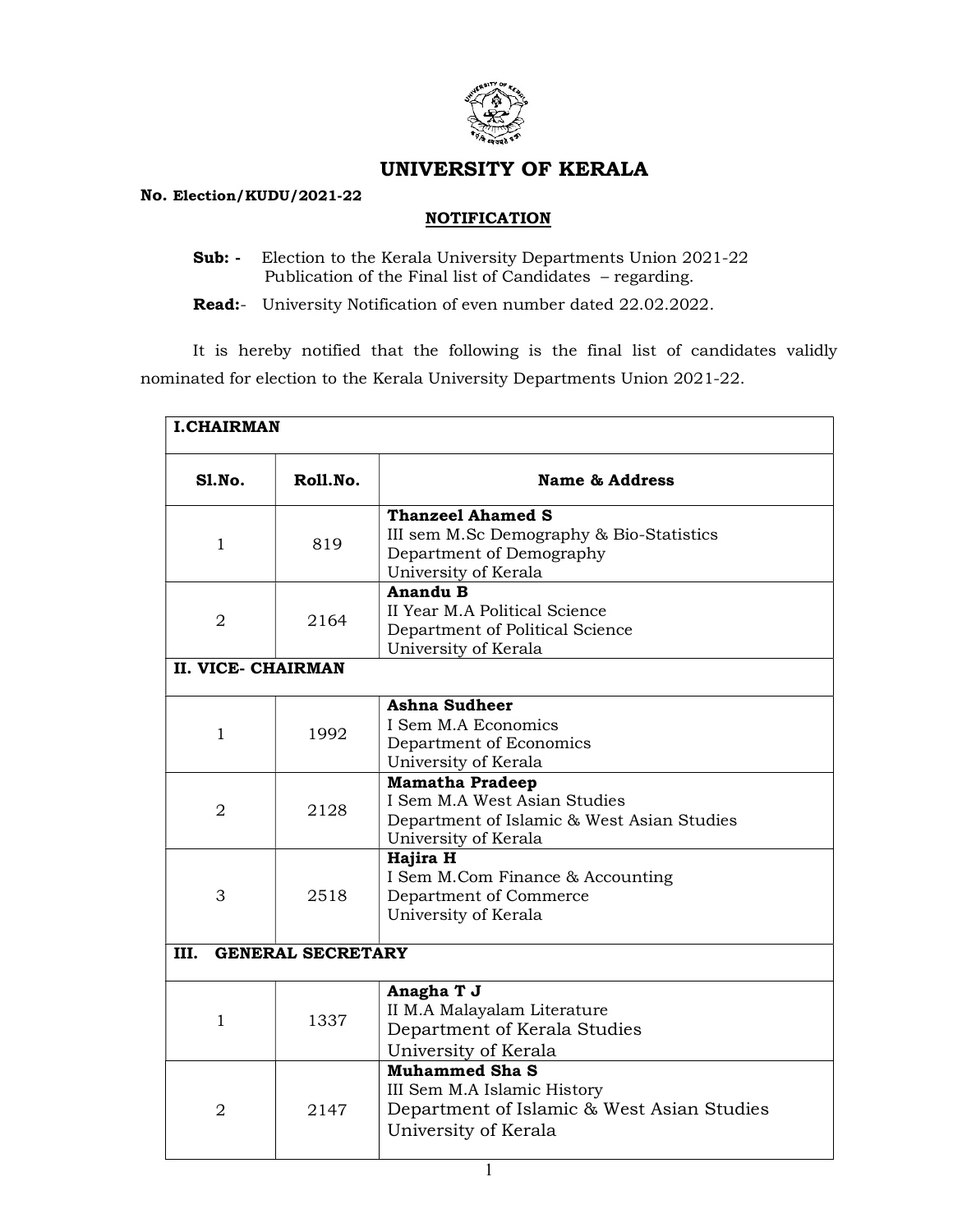|                                  |                           | <b>Laseen Farhan.K</b>                     |  |  |  |  |
|----------------------------------|---------------------------|--------------------------------------------|--|--|--|--|
| 3                                |                           | I Year M.A Political Science               |  |  |  |  |
|                                  | 2239                      | Department of Political Science            |  |  |  |  |
|                                  |                           | University of Kerala.                      |  |  |  |  |
| IV. UNIVERSITY UNION COUNCILLORS |                           |                                            |  |  |  |  |
|                                  |                           |                                            |  |  |  |  |
|                                  |                           | Vishnu B                                   |  |  |  |  |
| $\mathbf 1$                      | 2195                      | II Year M.A Public Administration          |  |  |  |  |
|                                  |                           | Department of Political Science            |  |  |  |  |
|                                  |                           | University of Kerala                       |  |  |  |  |
|                                  |                           | Rahul Krishnan                             |  |  |  |  |
| $\overline{2}$                   | 2222                      | M.Phil Political Science (2020-21 batch)   |  |  |  |  |
|                                  |                           | Department of Political Science            |  |  |  |  |
|                                  |                           | University of Kerala                       |  |  |  |  |
|                                  |                           | <b>Fathimath Suhara</b>                    |  |  |  |  |
| 3                                | 2389                      | III Sem MSW                                |  |  |  |  |
|                                  |                           | Department of Sociology                    |  |  |  |  |
|                                  |                           | University of Kerala                       |  |  |  |  |
|                                  | V. MAGAZINE EDITOR        |                                            |  |  |  |  |
|                                  |                           | <b>Abhilash J James</b>                    |  |  |  |  |
|                                  |                           | I Sem Master of Communication & Journalism |  |  |  |  |
| $\mathbf{1}$                     | 324                       | Department of Communication & Journalism   |  |  |  |  |
|                                  |                           | University of Kerala                       |  |  |  |  |
|                                  |                           |                                            |  |  |  |  |
|                                  |                           | Deepu Balan                                |  |  |  |  |
|                                  |                           | M.A Political Science (2021-23 batch)      |  |  |  |  |
| 2                                | 2253                      | Department of Political Science            |  |  |  |  |
|                                  |                           | University of Kerala                       |  |  |  |  |
|                                  | VI. ARTS CLUB SECRETARY   |                                            |  |  |  |  |
|                                  |                           |                                            |  |  |  |  |
|                                  |                           | Nikhil C.P.                                |  |  |  |  |
|                                  |                           | III Sem MBA (CSS - General)                |  |  |  |  |
| $\mathbf 1$                      | 1629                      | Institute of Management in Kerala          |  |  |  |  |
|                                  |                           | University of Kerala                       |  |  |  |  |
|                                  |                           | <b>Boban PM</b>                            |  |  |  |  |
|                                  | 2118                      | I Sem M.A Islamic History                  |  |  |  |  |
| 2                                |                           | Department of Islamic & West Asian Studies |  |  |  |  |
|                                  |                           | University of Kerala                       |  |  |  |  |
|                                  | VII. LADY REPRESENTATIVES |                                            |  |  |  |  |
|                                  |                           | Vaishnavi A                                |  |  |  |  |
|                                  |                           | I Sem M.Sc Demography & Bio-Statistics     |  |  |  |  |
| 1                                | 792                       | Department of Demography                   |  |  |  |  |
|                                  |                           | University of Kerala                       |  |  |  |  |
|                                  |                           | Farzana MK                                 |  |  |  |  |
|                                  |                           | II Year M.A Linguistics                    |  |  |  |  |
| 2                                | 1391                      | Department of Linguistics                  |  |  |  |  |
|                                  |                           | University of Kerala                       |  |  |  |  |
|                                  |                           | Namitha KV                                 |  |  |  |  |
|                                  |                           | II Year Political Science                  |  |  |  |  |
| 3                                | 2181                      | Department of Political Science            |  |  |  |  |
|                                  |                           | University of Kerala                       |  |  |  |  |
|                                  |                           |                                            |  |  |  |  |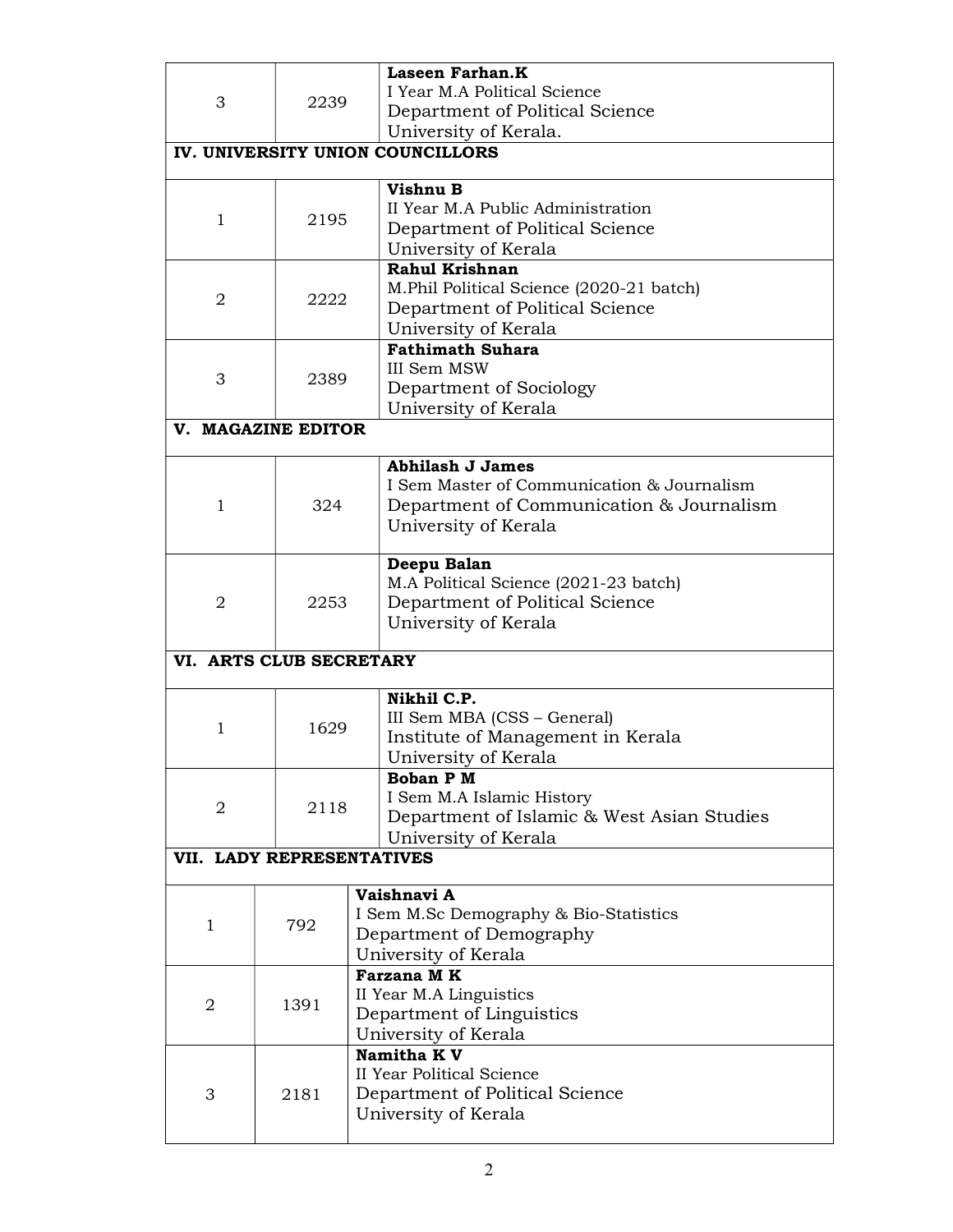|                                      | VIII. FACULTY REPRESENTATIVES |                                                                                                                          |  |  |  |  |
|--------------------------------------|-------------------------------|--------------------------------------------------------------------------------------------------------------------------|--|--|--|--|
| <b>a. FACULTY OF APPLIED SCIENCE</b> |                               |                                                                                                                          |  |  |  |  |
| 1                                    | 258                           | Prabin Raj K P<br>II Sem M.Sc<br>Department of Futures Studies<br>University of Kerala                                   |  |  |  |  |
| b.                                   | <b>FACULTY OF ARTS</b>        |                                                                                                                          |  |  |  |  |
| 1                                    | 430                           | <b>Nader Ashraf Ali</b><br>III Sem M.A Philosophy<br>Department of Philosophy<br>University of Kerala                    |  |  |  |  |
| c.                                   | <b>FACULTY OF SCIENCE</b>     |                                                                                                                          |  |  |  |  |
| 1                                    | 1010                          | Vivek P B<br>M.Sc (2020-22 batch) Specialisation in Applied Electronics<br>Department of Physics<br>University of Kerala |  |  |  |  |
|                                      |                               | d. FACULTY OF ORIENTAL STUDIES                                                                                           |  |  |  |  |
| 1                                    | 1503                          | Ilavarasan M<br>II Year M.A<br>Department of Tamil<br>University of Kerala                                               |  |  |  |  |
| e.                                   |                               | <b>FACULTY OF FINE ARTS</b>                                                                                              |  |  |  |  |
| 1                                    | 1542                          | Bodhi SK<br>I Sem M.A<br>Department of Music<br>University of Kerala                                                     |  |  |  |  |
| f.                                   | <b>FACULTY OF LAW</b>         |                                                                                                                          |  |  |  |  |
| 1                                    | 1556                          | Abhirami SM<br>I Sem LLM<br>Department of Law<br>University of Kerala                                                    |  |  |  |  |
| <b>g. FACULTY OF MANAGEMENT</b>      |                               |                                                                                                                          |  |  |  |  |
| 1                                    | 1692                          | Adarsh R.S.<br>III Sem MBA (CSS Travel & Tourism)<br>Institute of Management in Kerala<br>University of Kerala.          |  |  |  |  |
|                                      |                               | h. FACULTY OF EDUCATION                                                                                                  |  |  |  |  |
| 1                                    | 1884                          | <b>Harivindnath V B</b><br>I Sem M.Ed<br>Department of Education<br>University of Kerala.                                |  |  |  |  |